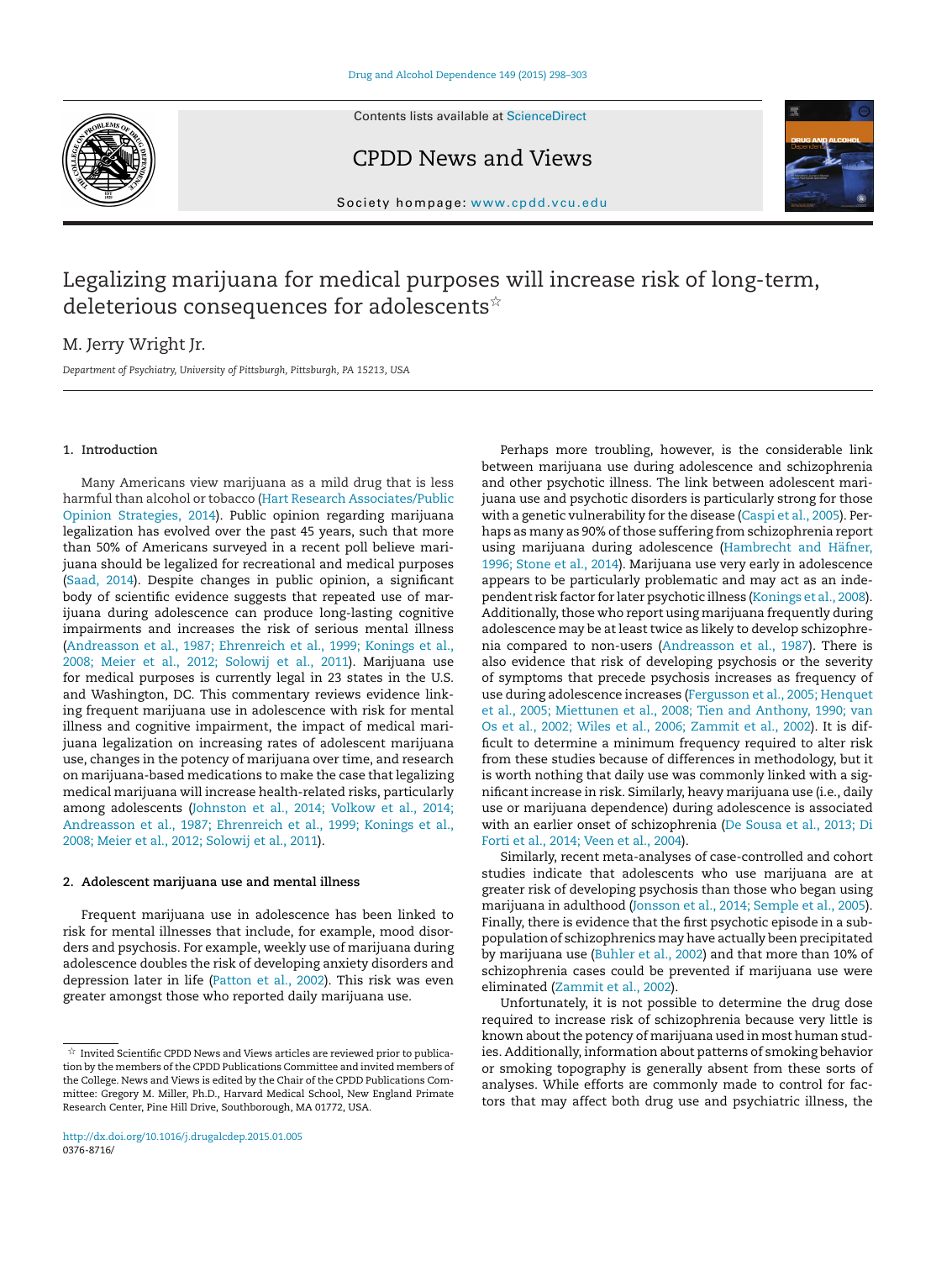possibility of residual confounding or self-selection biases cannot be ignored.

For instance, it is likely that some adolescents use marijuana to self-medicate as symptoms of a developing psychiatric illness appear, but the persistence of the linkage between adolescent marijuana use and schizophrenia and other psychotic illness is sufficient to give us pause. It would be imprudent to ignore the scientific data and proceed with the assumption that adolescent marijuana use plays a negligible role in the etiology of psychiatric disease.

#### **3. Adolescent marijuana use and cognitive impairment**

The scientific literature supports a relationship between frequent marijuana use during adolescence and long-term cognitive impairment. Some researchers suggest that the adolescent brain is particularly vulnerable to the effects of frequent marijuana use [\(Jager and Ramsey, 2008; Schneider, 2008\).](#page-4-0) Data derived from selfreports of marijuana use during adolescence are very valuable, but there are many factors that can contribute to both drug use and impaired cognitive function. To that end, data derived from animal models of adolescence can provide information regarding causality. The following sections review research from studies involving humans and animal models.

#### *3.1. Evidence from human studies of marijuana use in adolescence*

There is a significant body of evidence that frequent marijuana use early in adolescence is linked to poorer cognitive function in adulthood ([Ehrenreich et al., 1999; Fontes et al., 2011; Gruber](#page-4-0) [et al., 2012; Solowij et al., 2011\).](#page-4-0) The long-lasting cognitive impairments that have been linked to adolescent marijuana use include poorer visual scanning capacity, less sustained attention, compromised impulse control and diminished executive function. Working memory also appears to be negatively affected by regular marijuana use during adolescence. Adolescents who report using cannabis regularly display poorer working memory performance than non-users ([Harvey et al., 2007\)](#page-4-0) and early onset of marijuana use is associated with sub-optimal performance in brain areas associated with working memory [\(Becker et al., 2010\).](#page-3-0) These functional alterations may be related to the reduced cerebral blood flow observed in adolescents that use marijuana frequently [\(Jacobus et al., 2012\).](#page-4-0) More troubling, perhaps, is the evidence of global cognitive impairments and lower IQ scores among those who begin using marijuana during adolescence [\(Meier et al., 2012;](#page-4-0) [Pope et al., 2003\).](#page-4-0)

However, the purported relationship between adolescent marijuana use and lower IQ scores is complex and troubling enough to warrant further investigation. For instance, the question of whether socioeconomic status, personality differences or pre-existing differences in cognitive performance affect the relationship between adolescent marijuana use and lower IQ scores has not been answered conclusively.

### *3.2. Evidence from animal models of marijuana consumption in adolescence*

While studies that examine correlations between human adolescent marijuana use and cognitive function or mental illness cannot establish causality and are prone to residual confounding, animal models can provide more direct evidence of the consequences of frequent marijuana exposure in adolescence. For instance, rats exposed to  $\Delta^9$ -THC, the primary psychoactive constituent of marijuana, each day during adolescence (i.e., postnatal days 35–45) exhibited neurochemical, cognitive and behavioral alterations in adulthood that bear some resemblance to those observed in schizophrenics [\(Zamberletti et al., 2014\).](#page-5-0) Other experiments with rats have demonstrated that adolescents and adults are differentially affected by repeated exposure to  $\Delta^9$ -THC, with adolescents exhibiting memory impairments and hippocampal dysfunction that persist into adulthood ([Quinn et al., 2008\).](#page-5-0) Similarly, rats treated with synthetic cannabimimetic drugs during adolescence exhibit memory impairments in adulthood, while drug-exposure in adulthood does not produce long-lasting memory deficits [\(O'Shea et al., 2004; Renard et al., 2012; Schneider and](#page-5-0) [Koch, 2003\).](#page-5-0) Also, rats exposed to  $\Delta^9$ -THC each day during adolescence (i.e., postnatal days 35–45) exhibit anatomical alterations in a brain region that is associated with memory and working memory impairments that persist for at least 30 days [\(Rubino et al.,](#page-5-0) [2009\).](#page-5-0)

Interestingly, daily exposure to a synthetic cannabimimetic drug during late adolescence and early adulthood (postnatal days 45–60) also produced memory impairments that persisted for at least 75 days ([Abush and Akirav, 2012\).](#page-3-0) Additionally, very recent evidence from adult mice suggests that the cellular alterations produced by repeated cannabinoid exposure persist for weeks ([Dudok et al., 2015\).](#page-4-0) These data suggest the need to determine the duration of memory impairments produced by repeated cannabinoid exposure and whether the adolescent and adults brains are differentially affected in rodents.

While rodent models of adolescence can be informative, experiments with non-human primates may provide better evidence for the cognitive impact of repeated adolescent exposure to marijuana because of the neuroanatomical and cognitive similarities to humans. Research with adolescent rhesus monkeys suggest that repeated exposure to  $\Delta^9$ -THC produces long-lasting impairments in spatial working memory [\(Verrico et al., 2014\).](#page-5-0) These results are similar to working memory impairments produced by adolescent marijuana use in humans ([Harvey et al.,](#page-4-0) [2007\).](#page-4-0)

#### **4. Trends in adolescent marijuana use**

Because frequent marijuana use during adolescence is closely linked with long-term alterations in cognitive function and risk for mental illness, it is important to reduce marijuana use among adolescents. Unfortunately, adolescents in the United States do not appear to be getting this message and there is a trend among adolescents to underestimate the risks posed by marijuana use. The proportion of high school seniors who perceive "great risk" in regular marijuana use has declined consistently since 2006 and is at the lowest point since 1978 [\(Johnston et al., 2013\).](#page-4-0) In addition, 8th and 10th graders show similar changes in the appraisal of risk associated with regular marijuana use, suggesting a broad change in adolescent attitudes regarding drug abuse ([Johnston](#page-4-0) [et al., 2013\).](#page-4-0)

Not surprisingly, marijuana use among adolescents has increased as appraisal of risk has declined. The most recent data indicate that rates of daily use amongst high school seniors are higher than they have been in more than 30 years [\(Johnston et al.,](#page-4-0) [2013\)](#page-4-0) and the proportion of high school seniors who use marijuana daily has nearly tripled since 1993 [\(Johnston et al., 2014\).](#page-4-0)

There is also evidence that marijuana use patterns that develop in adolescence (i.e., ∼15 years old) are relatively stable and tend to persist into early adulthood (i.e., ∼24 years old) ([Swift et al., 2008\).](#page-5-0) Further, even individuals who report using marijuana only occasionally in adolescence have an elevated risk of marijuana dependence in early adulthood compared to those who did not report marijuana use in adolescence ([Swift et al.,](#page-5-0) [2009\).](#page-5-0) In addition, more than 50% of individuals who reported using marijuana at least once a week in adolescence were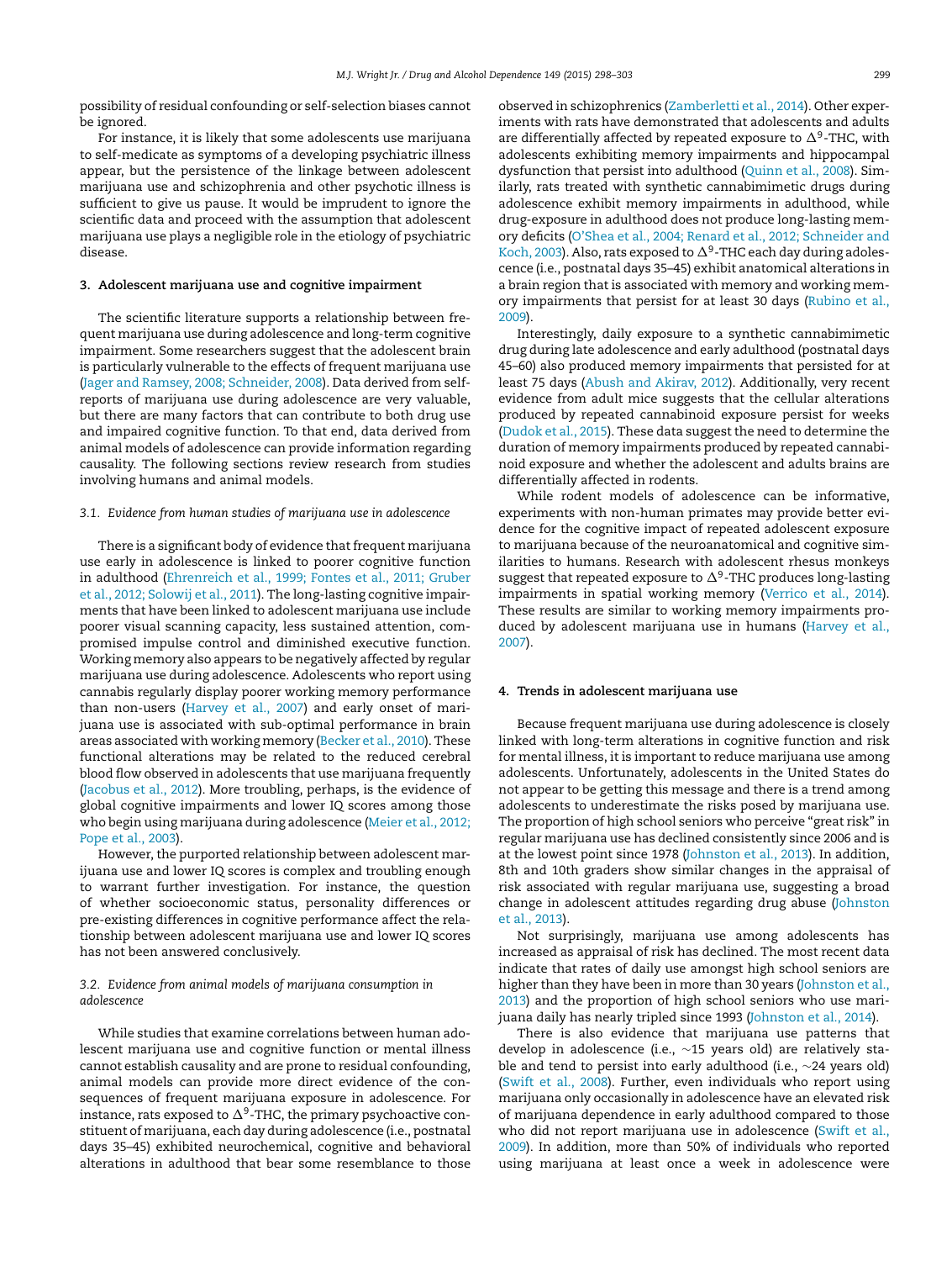marijuana-dependent as early adults [\(Swift et al., 2009\).](#page-5-0) These data suggest that in addition to increased risk of psychotic illness, increased marijuana use by adolescents will likely persist into adulthood and result in greater future risk for marijuana dependence.

To some, these findings beg the question of whether there has been a corresponding increase in schizophrenia in the general population as marijuana use increases amongst adolescents. The trends in the incidence of schizophrenia are mixed and variable [\(Boydell et al., 2003; Bray et al., 2006; Frisher et al., 2009;](#page-4-0) [Hardoon et al., 2013; Kirkbride et al., 2009; Sankaranarayanan](#page-4-0) [and Puumala, 2007; Toh et al., 2013; National Institute of Mental](#page-4-0) [Health, 2009; Regier et al., 1993; McGrath et al., 2004\).](#page-4-0) Reasons for this variability likely include methodological differences (e.g., sampling, age range). While there is substantial variation in estimates of schizophrenia incidence, there is no convincing evidence that schizophrenia is generally becoming more or less common over time. However, given recent increases in marijuana use among youth, understanding the relationship between the well-documented mental health risks associated with marijuana use during adolescence and the incidence of schizophrenia represents an important pathway for future research.

#### **5. Medical marijuana laws and adolescent marijuana use**

It appears that marijuana use and state medical marijuana laws are related. For instance, marijuana use and dependence is more common in states with legalized medical marijuana ([Cerda](#page-4-0) [et al., 2012\).](#page-4-0) There is also evidence that legalizing marijuana for medical purposes is associated with a 10–20% increase in illegal marijuana use ([Chu, 2014\).](#page-4-0) More to the point, legalizing medical marijuana has been linked to an increase in adolescent marijuana use of up to 30% ([Friese and Grube, 2013; Harper et al., 2012; Pacula](#page-4-0) [et al., 2013; Wall et al., 2011\).](#page-4-0) These changes in use rates are consistent with data regarding the intention by adolescents to initiate marijuana use if it were legalized for medical purposes [\(Schwartz](#page-5-0) [et al., 2003\) a](#page-5-0)nd appraisal of risk associated with marijuana use by adolescents ([Harper et al., 2012; Wall et al., 2011\).](#page-4-0) Other evidence suggests that legalizing marijuana across the board would likely result in increased use even among adolescents considered at low-risk for marijuana use ([Palamar et al., 2014\).](#page-5-0) The linkage between adolescent marijuana use and the legal status of medical marijuana persists even though state laws legalizing medical marijuana typically restrict use by those under the age of 18.

While the nature of the linkage between marijuana use and the legal status of medical marijuana is unclear, these data are completely consistent with what is known about age-restricted access to drugs. Despite the fact that the national minimum drinking age in the United States is 21, a quarter of 18–20 year olds report consuming alcohol on 5 or more occasions within the previous 30-day period ([Office of Juvenile Justice and Delinquency](#page-5-0) [Prevention, 2005\).](#page-5-0) Similarly, nearly 20% of those in grades 9–12 report smoking cigarettes at least once in the previous 30-day period and nearly 90% of those that smoke currently report buying cigarettes directly from a retail seller ([Centers for Disease Control](#page-4-0) [and Prevention, 2010\).](#page-4-0) While there are long-standing regulations that restrict access to alcohol and tobacco products, experience with those products in the United States clearly demonstrates that legal age restrictions do not prevent underage consumption.

The same facts are true regarding marijuana. Adolescents are able to get marijuana even in states where marijuana is currently illegal and there is no reason to believe that legal age restrictions will be effective means of preventing the increase in adolescent marijuana use that accompanies legalization for medical purposes. In short, there is very little evidence that we can reduce

access to recreational marijuana for adolescents while simultaneously increasing the availability medical marijuana for adults.

It should be noted that the link between legalizing marijuana for medical purposes and increased marijuana use by adolescents is controversial. Some evidence suggests that legalizing marijuana for medical purposes is unrelated to rates of adolescent marijuana use [\(Lynne-Landsman et al., 2013\).](#page-4-0) The fact that some studies failed to confirm a significant relationship between legalizing medical marijuana and adolescent marijuana use does not invalidate other studies that do confirm a link. These discrepancies simply highlight how little we know about what drives the association between legalizing marijuana for medical purposes and increased marijuana use by adolescents.

#### **6. Changes in the chemical composition of marijuana**

There is also some data that suggest current strains of marijuana may pose a greater cognitive risk than strains that were available a few years ago. Marijuana contains more than 60 different cannabinoids comprising a dozen distinct cannabinoid-types ([El Sohly and Slade, 2005\).](#page-4-0) While  $\Delta^9$ -THC is the primary psychoactive constituent, marijuana also contains a structurally-related compound called cannabidiol (CBD). Interestingly, there is evidence that CBD opposes the cognitive impairment produced by acute exposure to  $\Delta^9$ -THC [\(Englund et al., 2013; Fadda et al., 2004;](#page-4-0) [Morgan et al., 2010; Wright et al., 2013\).](#page-4-0) Over the last 15–20 years, however, there has been a consistent reduction in CBD content in many strains of marijuana while  $\Delta^9\text{-}\text{THC}$  content has risen ([Burgdorf et al., 2011; Potter et al., 2008; Zamengo et al., 2014\).](#page-4-0) There is no evidence that this trend is moderating. To the contrary, there is evidence that  $\Delta^9\text{-THC}$  content of marijuana increases after legalization for medical purposes ([Sevigny et al., 2014\).](#page-5-0)

There is very little current information regarding the cognitive impact and mental health consequences of long-term exposure to marijuana strains high in  $\Delta^9\text{-}\text{THC}$  and low in CBD. There is some very recent evidence that daily use of marijuana strains high in  $\Delta^9$ -THC and low in CBD during adolescence reduces the age at which psychosis appears [\(Di Forti et al., 2014\).](#page-4-0) Also, those dependent on high  $\Delta^9$ -THC/low in CBD marijuana strains display cognitive disturbances that are similar to those suffering the prodromal symptoms of schizophrenia [\(Morgan et al., 2012\).](#page-5-0) These observations strongly suggest that the cognitive impact of chronic exposure to varying doses and dose combinations of  $\Delta^9$ -THC and CBD should be determined in pre-clinical animal models.

#### **7. Marijuana-based medications**

Humans have used marijuana therapeutically for millennia. The ancient Assyrians used two words to refer to marijuana ([Mechoulam et al., 2014\).](#page-4-0) One of those words referred to the therapeutic benefits of marijuana, while the other referred to the intoxicating and subjective effects. Modern research suggests that the abuse liability of marijuana is produced by the combined effect of individual chemical components of the drug [\(Klein et al.,](#page-4-0) [2011; Vann et al., 2008\).](#page-4-0) Unfortunately, it is difficult to predict the subjective effects produced by any individual plant because different marijuana strains have variations in cannabinoid content and concentration ([Burgdorf et al., 2011; Potter et al., 2008;](#page-4-0) [Zamengo et al., 2014\).](#page-4-0) Individually,  $\Delta^9$ -THC and CBD have differing pharmacological profiles that are subjectively distinct from marijuana [\(Long et al., 2010; Parker et al., 2004\).](#page-4-0) Using unprocessed plant material for medical purposes is complicated by this inconsistent drug content. If there are medical benefits unique to marijuana, they almost certainly lie in the constituent chemical components, not the unprocessed plant material.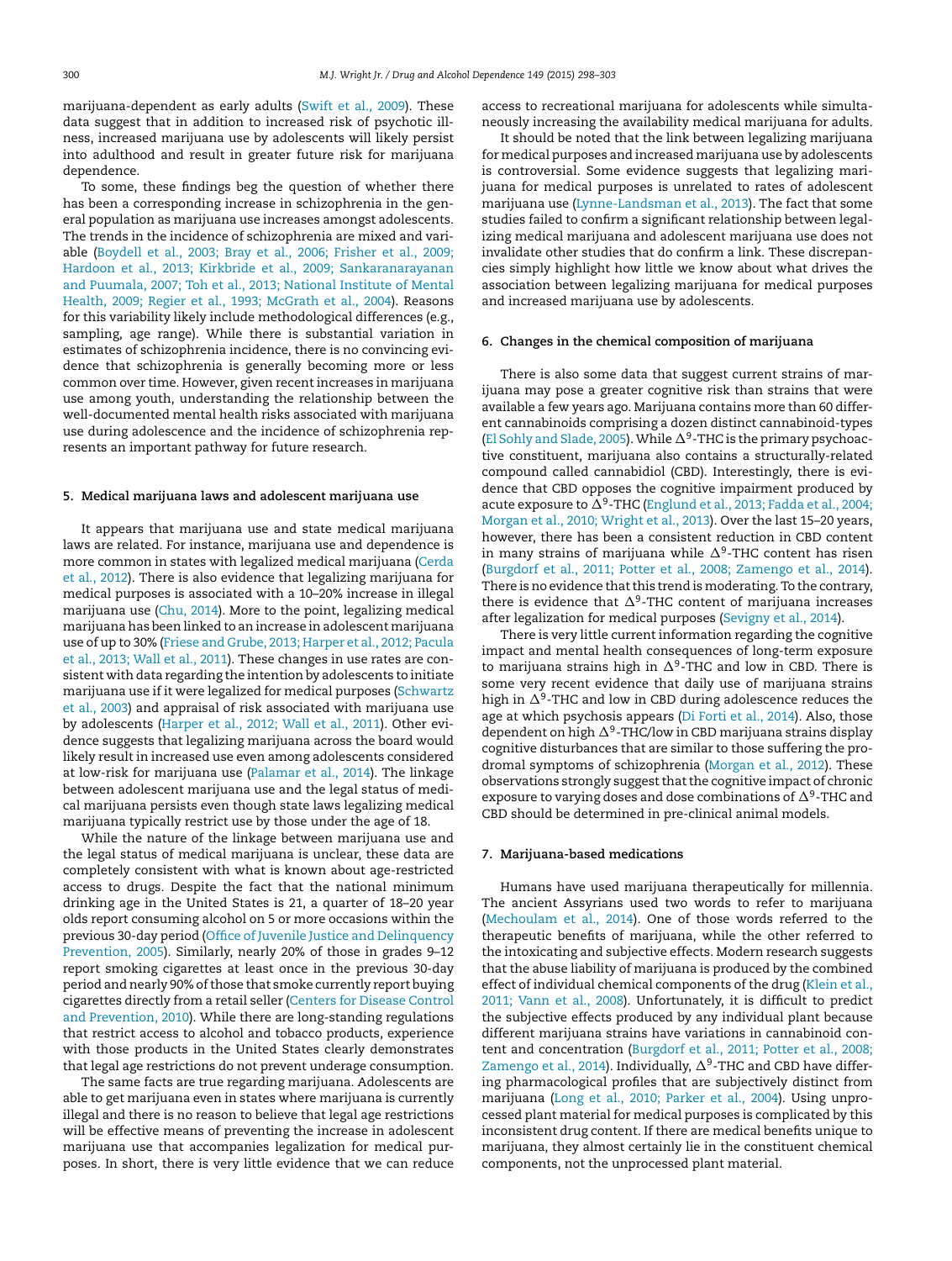#### <span id="page-3-0"></span>*7.1. Potential for therapeutic benefit*

While legalizing medical marijuana is linked to increased marijuana use by adolescents in some studies [\(Friese and Grube,](#page-4-0) [2013; Harper et al., 2012; Pacula et al., 2013; Wall et al., 2011\),](#page-4-0) the potential clinical applications of the constituent components of marijuana should not be ignored ([Joy et al., 1999\).](#page-4-0) There is evidence that several of these cannabinoids have biological activity that could, in theory, be exploited for therapeutic benefit. For instance, CBD may have anticonvulsant properties ([Carlini and](#page-4-0) [Cunha, 1981; Cunha et al., 1980\)](#page-4-0) and cannabigerol (CBG) may be an effective treatment for glaucoma and inflammatory bowel disease (Borrelli et al., 2013; Colasanti, 1990; Colasanti et al., 1984). A variety of other cannabinoids may also have therapeutic properties [\(Kaplan et al., 2003; Nahas et al., 1977; Turner and El Sohly,](#page-4-0) [1981\).](#page-4-0) While there are bits of information that suggest potential clinical applications for several cannabinoids, the vast majority of research has focused on  $\Delta^9\text{-}\text{THC}$  and CBD with very little information being available on the other chemical constituents of marijuana.

The real question, however, is whether any therapeutic benefit conferred by any constituent components of marijuana is unique. While most of the purported uses for medical marijuana can be better treated with other medications that produce fewer adverse effects [\(Joy et al., 1999\),](#page-4-0) it is possible that some constituent component of marijuana could offer unique therapeutic benefits. For instance, there is a body of evidence suggesting that CBD offers relief for the unremitting and catastrophic seizures that are characteristic of Dravet syndrome ([Maa and Figi, 2014\),](#page-4-0) but these data are drawn from case studies and small studies with limited methodologies ([Devinsky et al., 2014\).](#page-4-0) Very little is known about the long-term effects of chronic exposure to CBD in humans. Research with rodents, however, suggests that repeated exposure to CBD produces a variety of behavioral changes [\(Long et al.,](#page-4-0) [2010\).](#page-4-0) Currently, there is no convincing evidence for a unique therapeutic benefit conferred by any constituent component of marijuana.

#### *7.2. Impediments to developing marijuana-based medications*

Research into therapeutic benefits of the constituent components of marijuana is restricted by Federal law. In the United States, the entire marijuana plant, including all constituent components, is classified as Schedule I by the Controlled Substances Act [\(US Department of Justice, 2012\).](#page-5-0) Drugs classified as Schedule I are deemed to have a high potential for abuse and lack both an accepted medical use and a standard for safe use under medical supervision. Conducting research with Schedule I drugs requires considerable institutional, state and federal oversight as well as licensure, including DEA registration. Purchasing, transporting and disposing of Schedule I drugs also require compliance with additional regulations. Extensive record keeping is also required and labs that work with Schedule I drugs are subject to additional inspection protocols. Each of these restrictions places a strain on already scarce resources and serves to constrain research into marijuana-based medications.

Most problematic, however, are inconsistencies in which compounds are classified as Schedule I. Though all constituent components of marijuana are classified as Schedule I, there is virtually no scientific evidence of a high potential for abuse for some of those compounds. For instance, CBD prevents drugs like  $\Delta^9$ -THC from binding at the relevant receptor, does not produce subjective experiences consistent with intoxication in humans, blocks the rate-decreasing effects of  $\Delta^9\text{-THC}$  in monkeys, does not substitute for  $\Delta^9\text{-}\text{THC}$  in rats trained in drug discrimination, does not produce conditioned place-preference in rats and

is generally inactive in the battery of tests used to detect cannabinoid activity in mice [\(Brady and Balster, 1980; Karniol et al., 1975;](#page-4-0) [Long et al., 2010; Perez-Reyes et al., 1974; Thomas et al., 2007; Vann](#page-4-0) [et al., 2008\).](#page-4-0) Despite these data, none of which are suggestive of a high potential for abuse, CBD is classified as a Schedule I drug.

In contrast, synthetic  $\Delta^9$ -THC is classified as a Schedule III drug and is available by prescription from retail pharmacies in United States. Perhaps even more confusing is the fact that the other synthetic cannabimimetic drugs are not classified as controlled substances at all despite the fact they act at the same receptor as  $\Delta^9$ -THC and have a pharmacological profile that indicates potential for abuse ([Braida et al., 2001a,b; Lefever et al.,](#page-4-0) [2014\).](#page-4-0) The evidence suggests that classification of the constituent components of marijuana as Schedule I drugs is more related to a history of being abused than any scientific evidence suggesting great potential for abuse. The current myriad of regulations, elevated costs and confusing legal standards almost certainly serve to reduce the amount of research conducted on potential marijuana-based drugs.

Worldwide, a few other governments have been somewhat more progressive in permitting the development of marijuanabased drugs. In 1998, for instance, the British government licensed GW Pharmaceuticals to grow marijuana for research purposes ([Kroll, 2014\).](#page-4-0) In 2005, GW Pharmaceuticals received approval from the Canadian government to market Sativex®, a 1:1 blend of D9-THC and CBD as a treatment for neuropathic pain produced by multiple sclerosis. Since then, Sativex® has been approved for use in 11 other countries. Notably, the drug has not been approved by the U.S. Food and Drug Administration. However, an oral preparation of CBD (i.e., Epidiolex®) produced by GW Pharmaceuticals is undergoing clinical trials in the United States as a treatment for severe and debilitating forms of pediatric epilepsy [\(U.S. Food and Drug Administration, 2013\).](#page-5-0)

#### **8. Conclusions**

Public opinion has evolved in the United States regarding the legal status of marijuana for medical purposes, but this change has not been guided by advances in scientific knowledge. A growing body of evidence suggests that repeated use of marijuana during adolescence can produce long-term cognitive impairment and increase the risk of serious mental illness. Unfortunately, adolescent marijuana use continues to increase as more states legalize marijuana for medical purposes. The relationship between legal status and marijuana use rates is intuitive and consistent with the inadequacies of current minimum age requirements for alcohol and tobacco products. Too many adolescents have access to marijuana currently and there is very little evidence that adolescent access to recreational marijuana can be reduced while simultaneously increasing the availability of medical marijuana for adults. Public health interests would be better served by streamlining the bureaucracy that impedes research on marijuana-based medications and focusing our efforts on identifying compounds in marijuana that confer unique therapeutic benefit.

## **References**

- Abush, H., Akirav, I., 2012. Short- and long-term cognitive effects of chronic cannabinoids administration in late-adolescence rats. PLoS ONE 7, e31731.
- Andreasson, S., Allebeck, P., Engstrom, A., Rydberg, U., 1987. Cannabis and schizophrenia. A longitudinal study of Swedish conscripts. Lancet 2, 1483–1486.
- Becker, B., Wagner, D., Gouzoulis-Mayfrank, E., Spuentrup, E., Daumann, J., 2010. The impact of early-onset cannabis use on functional brain correlates of working memory. Prog. Neuro-Psychopharmacol. Biol. Psychiatry 34, 837–845.
- Borrelli, F., Fasolino, I., Romano, B., Capasso, R., Maiello, F., Coppola, D., Orlando, P., Battista, G., Pagano, E., Di Marzo, V., Izzo, A., 2013. Beneficial effect of the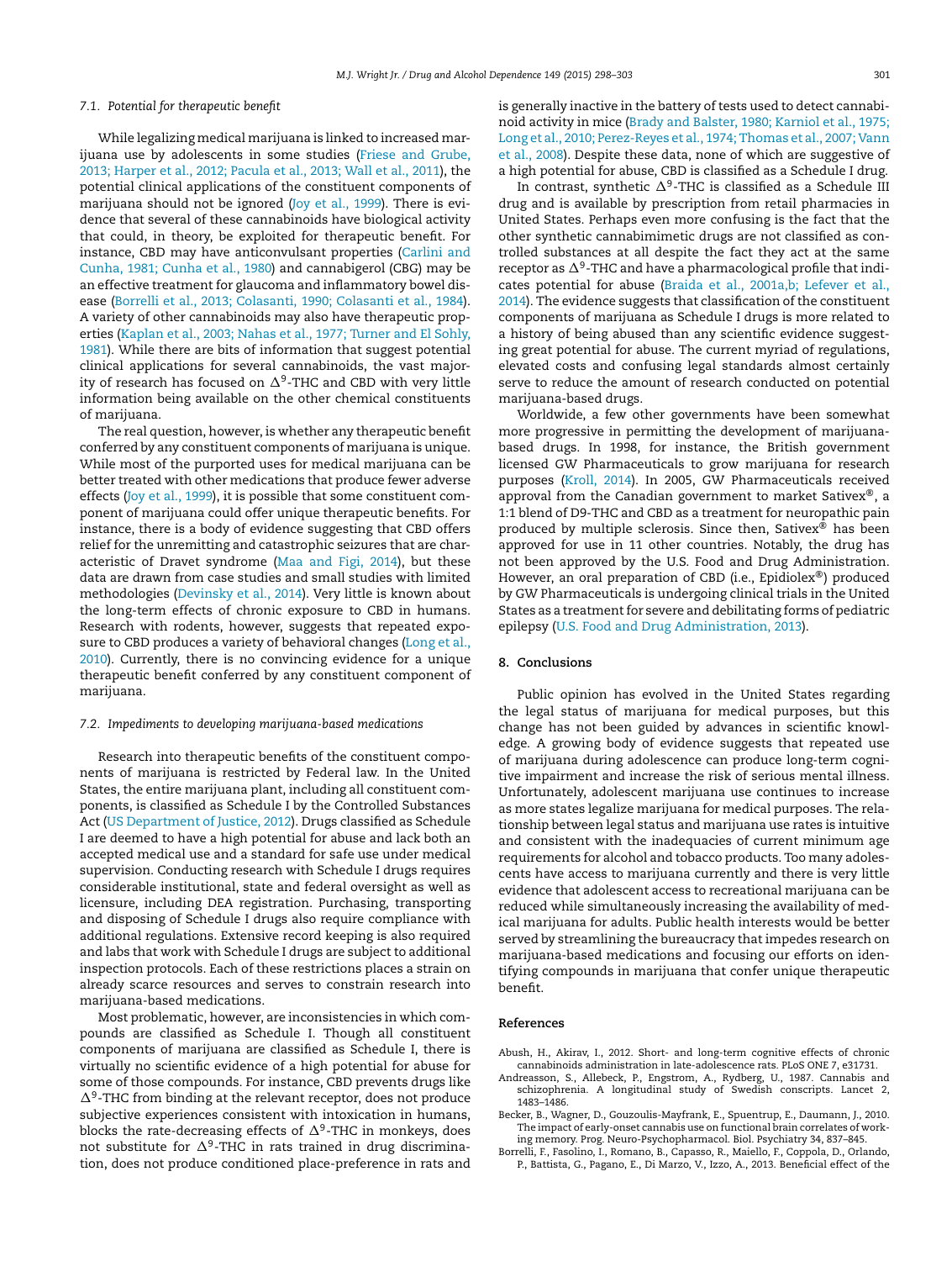<span id="page-4-0"></span>non-psychotropic plant cannabinoid cannabigerol on experimental inflammatory bowel disease. Biochem. Pharmacol. 85, 1306–1316.

- Boydell, J., Van Os, J., Lambri, M., Castle, D., Allardyce, J., McCreadie, R., Murray, R., 2003. Incidence of schizophrenia in south-east London between 1965 and 1997. Br. J. Psychiatry 182, 45–49.
- Brady, K., Balster, R., 1980. The effects of delta 9-tetrahydrocannabinol alone and in combination with cannabidiol on fixed-interval performance in rhesus monkeys. Psychopharmacology 72, 21–26.
- Braida, D., Pozzi, M., Cavallini, R., Sala, M., 2001a. Conditioned place preference induced by the cannabinoid agonist CP 55,940: interaction with the opioid system. Neuroscience 104, 923–926.
- Braida, D., Pozzi, M., Parolaro, D., Sala, M., 2001b. Intracerebral self-administration of the cannabinoid receptor agonist CP 55,940 in the rat: interaction with the opioid system. Eur. J. Pharmacol. 413, 227–234.
- Bray, I., Waraich, P., Jones, W., Slater, S., Goldner, E., Somers, J., 2006. Increase in schizophrenia incidence rates: findings in a Canadian cohort born 1975–1985. Soc. Psychiatry Psychiatr. Epidemiol. 41, 611–618.
- Buhler, B., Hambrecht, M., Löffler, W., van der Heiden, W., Häfner, H., 2002. Precipitation and determination of the onset and course of schizophrenia by substance abuse – a retrospective and prospective study of 232 populationbased first illness episodes. Schizophr. Res. 54, 243–251.
- Burgdorf, J., Kilmer, B., Pacula, R., 2011. Heterogeneity in the composition of marijuana seized in California. Drug Alcohol Depend. 117, 59–61.
- Carlini, E., Cunha, J., 1981. Hypnotic and antiepileptic effects of cannabidiol. J. Clin. Pharmacol. 21, 417S–427S.
- Caspi, A., Moffitt, T., Cannon, M., McClay, J., Murray, R., Harrington, H., Taylor, A., Arseneault, L., Williams, B., Braithwaite, A., Poulton, R., Craig, I., 2005. Moderation of the effect of adolescent-onset cannabis use on adult psychosis by a functional polymorphism in the catechol-O-methyltransferase gene: longitudinal evidence of a gene X environment interaction. Biol. Psychiatry 57, 1117–1127.
- Centers for Disease Control and Prevention, 2010. Youth Risk Behavior Surveillance – United States, 2009.
- Cerda, M., Wall, M., Keyes, K., Galea, S., Hasin, D., 2012. Medical marijuana laws in 50 states: investigating the relationship between state legalization of medical marijuana and marijuana use, abuse and dependence. Drug Alcohol Depend. 120, 22–27.
- Chu, Y., 2014. The effects of medical marijuana laws on illegal marijuana use. J. Health Econ. 38, 43–61.
- Colasanti, B., 1990. A comparison of the ocular and central effects of delta 9 tetrahydrocannabinol and cannabigerol. J. Ocul. Pharmacol. 6, 256–269.
- Colasanti, B., Craig, C., Allara, R., 1984. Intraocular pressure, ocular toxicity and neurotoxicity after administration of cannabinol or cannabigerol. Exp. Eye Res. 39, 251–259.
- Cunha, J., Carlini, E., Pereira, A., Ramos, O., Pimentel, C., Gagliardi, R., Sanvito, W., Lander, N., Mechoulam, R., 1980. Chronic administration of cannabidiol to healthy volunteers and epileptic patients. Pharmacology 21, 175–185.
- De Sousa, K., Tiwari, A., Giuffra, D., Mackenzie, B., Zai, C., Kennedy, J., 2013. Age at onset of schizophrenia: cannabis, COMT gene, and their interactions. Schizophr. Res. 151, 289–290.
- Devinsky, O., Cilio, M., Cross, H., Fernandez-Ruiz, J., French, J., Hill, C., Katz, R., Di Marzo, V., Jutras-Aswad, D., Notcutt, W., Martinez-Orgado, J., Robson, P., Rohrback, B., Thiele, E., Whalley, B., Friedman, D., 2014. Cannabidiol: pharmacology and potential therapeutic role in epilepsy and other neuropsychiatric disorders. Epilepsia 55, 791–802.
- Di Forti, M., Sallis, H., Allegri, F., Trotta, A., Ferraro, L., Stilo, S., Marconi, A., La Cascia, C., Reis Marques, T., Pariante, C., Dazzan, P., Mondelli, V., Paparelli, A., Kolliakou, A., Prata, D., Gaughran, F., David, A., Morgan, C., Stahl, D., Khondoker, M., MacCabe, J., Murray, R., 2014. Daily use, especially of high-potency cannabis, drives the earlier onset of psychosis in cannabis users. Schizophr. Bull. 40, 1509–1517.
- Dudok, B., Barna, L., Ledri, M., Szabó, S., Szabadits, E., Pintér, B., Woodhams, S., Henstridge, C., Balla, G., Nyilas, R., Varga, C., Lee, S., Matolcsi, M., Cervenak, J., Kacskovics, I., Watanabe, M., Sagheddu, C., Melis, M., Pistis, M., Soltesz, I., Katona, I., 2015. Cell-specific STORM super-resolution imaging reveals nanoscale organization of cannabinoid signaling. Nat. Neurosci. 18, 75–86.
- Ehrenreich, H., Rinn, T., Kunert, H., Moeller, M., Poser, W., Schilling, L., Gigerenzer, G., Hoehe, M., 1999. Specific attentional dysfunction in adults following early start of cannabis use. Psychopharmacology 142, 295–301.
- El Sohly, M., Slade, D., 2005. Chemical constituents of marijuana: the complex mixture of natural cannabinoids. Life Sci. 78, 539–548.
- Englund, A., Morrison, P., Nottage, J., Hague, D., Kane, F., Bonaccorso, S., Stone, J., Reichenberg, A., Brenneisen, R., Holt, D., Fielding, A., Walker, L., Murray, R., Kapur, S., 2013. Cannabidiol inhibits THC-elicited paranoid symptoms and hippocampal-dependent memory impairment. J. Psychopharmacol. 27, 19–27.
- Fadda, P., Robinson, L., Fratta, W., Pertwee, R., Riedel, G., 2004. Differential effects of THC- or CBD-rich cannabis extracts on working memory in rats. Neuropharmacology 47, 1170–1179.
- Fergusson, D., Horwood, L., Ridder, E., 2005. Tests of causal linkages between cannabis use and psychotic symptoms. Addiction 100, 354–366.
- Fontes, M., Bolla, K., Cunha, P., Almeida, P., Jungerman, F., Laranjeira, R., Bressan, R., Lacerda, A., 2011. Cannabis use before age 15 and subsequent executive functioning. Br. J. Psychiatry 198, 442–447.
- Friese, B., Grube, J., 2013. Legalization of medical marijuana and marijuana use among youths. Drugs 20, 33–39.
- Frisher, M., Crome, I., Martino, O., Croft, P., 2009. Assessing the impact of cannabis use on trends in diagnosed schizophrenia in the United Kingdom from 1996 to 2005. Schizophr. Res. 113, 123–128.
- Gruber, S., Sagar, K., Dahlgren, M., Racine, M., Lukas, S., 2012. Age of onset of marijuana use and executive function. Psychol. Addict. Behav. 26, 496–506.
- Hambrecht, M., Häfner, H., 1996. Substance abuse and the onset of schizophrenia. Biol. Psychiatry 40, 1155–1163.
- Hardoon, S., Hayes, J., Blackburn, R., Petersen, I., Walters, K., Nazareth, I., Osborn, D., 2013. Recording of severe mental illness in United Kingdom primary care, 2000–2010. PLOS ONE 8, e82365.
- Harper, S., Strumpf, E., Kaufman, J., 2012. Do medical marijuana laws increase marijuana use? Replication study and extension. Ann. Epidemiol. 22, 207–212.
- Hart Research Associates/Public Opinion Strategies, 2014. Study #14133 NBC News/Wall Street Journal Survey, Retrieved December 3, 2014, from <http://online.wsj.com/public/resources/documents/WSJNBCpoll03052014.pdf>
- Harvey, M., Sellman, J., Porter, R., Frampton, C., 2007. The relationship between non-acute adolescent cannabis use and cognition. Drug Alcohol Rev. 26, 309–319.
- Henquet, C., Krabbendam, L., Spauwen, J., Kaplan, C., Lieb, R., Wittchen, H., van Os, J., 2005. Prospective cohort study of cannabis use, predisposition for psychosis, and psychotic symptoms in young people. Br. Med. J. 330 (7481), 11, 11.
- Jacobus, J., Goldenberg, D., Wierenga, C., Tolentino, N., Liu, T., Tapert, S., 2012. Altered cerebral blood flow and neurocognitive correlates in adolescent cannabis users. Psychopharmacology 222, 675–684.
- Jager, G., Ramsey, N., 2008. Long-term consequences of adolescent cannabis exposure on the development of cognition, brain structure and function: an overview of animal and human research. Curr. Drug Abuse Rev. 1, 114–123.
- Johnston, L., O'Malley, P., Bachman, J., Schulenberg, J., 2013. American Teens More Cautious About Using Synthetic Drugs. University of Michigan News Service, Ann Arbor, MI, Retrieved 12/01/2014, from [http://www.monitoringthefuture.org](http://www.monitoringthefuture.org/)
- Johnston, L., O'Malley, P., Miech, R., Bachman, J., Schulenberg, J., 2014. Monitoring the future national survey results on drug use: 1975–2013: overview, key findings on adolescent drug use. In: N. I. o. D. Abuse (Ed.), Trends in Drug Use and Related Factors. Institute for Social Research, The University of Michigan, Ann Arbor, MI, p. 88.
- Jonsson, A., Birgisdottir, H., Sigurdsson, E., 2014. Does the use of cannabis increase the risk for psychosis and the development of schizophrenia? Laeknabladid 100, 443–451.
- Joy, J., Watson, S., Benson, J., 1999. Marijuana and Medicine: Assessing the Science Base (Institute on Medicine). National Academies Press, Washington, DC, USA.
- Kaplan, B., Rockwell, C., Kaminski, N., 2003. Evidence for cannabinoid receptordependent and -independent mechanisms of action in leukocytes. J. Pharmacol. Exp. Ther. 306, 1077–1085.
- Karniol, I., Shirakawa, I., Takahashi, R., Knobel, E., Musty, R., 1975. Effects of delta9 tetrahydrocannabinol and cannabinol in man. Pharmacology 13, 502–512.
- Kirkbride, J., Croudace, T., Brewin, J., Donoghue, K., Mason, P., Glazebrook, C., Medley, I., Harrison, G., Cooper, J., Doody, G., Jones, P., 2009. Is the incidence of psychotic disorder in decline? Epidemiological evidence from two decades of research. Int. J. Epidemiol. 38, 1255–1264.
- Klein, C., Karanges, E., Spiro, A., Wong, A., Spencer, J., Huynh, T., Gunasekaran, N., Karl, T., Long, L., Huang, X., Liu, K., Arnold, J., McGregor, I., 2011. Cannabidiol potentiates  $\Delta^9$ -tetrahydrocannabinol (THC) behavioural effects and alters THC pharmacokinetics during acute and chronic treatment in adolescent rats. Psychopharmacology 218, 443–457.
- Konings, M., Henquet, C., Maharajh, H., Hutchinson, G., Van Os, J., 2008. Early exposure to cannabis and risk for psychosis in young adolescents in Trinidad. Acta Psychiatr. Scand. 118, 209–213.
- Kroll, D., 2014. GW Pharmaceuticals Closes U.S. Public Offering; Cannabis-Based Medicines Progress. Forbes, Retrieved 12/1/2014, from [http://www.forbes.com/sites/davidkroll/2014/06/26/gw-pharmaceuticals](http://www.forbes.com/sites/davidkroll/2014/06/26/gw-pharmaceuticals-closes-u-s-public-offering-cannabid-based-medicines-progress/)[closes-u-s-public-offering-cannabid-based-medicines-progress/](http://www.forbes.com/sites/davidkroll/2014/06/26/gw-pharmaceuticals-closes-u-s-public-offering-cannabid-based-medicines-progress/)
- Lefever, T., Marusich, J., Antonazzo, K., Wiley, J., 2014. Evaluation of WIN 55,212-2 self-administration in rats as a potential cannabinoid abuse liability model. Pharmacol. Biochem. Behav. 118, 30–35.
- Long, L., Chesworth, R., Huang, X., McGregor, I., Arnold, J., Karl, T., 2010. A behavioural comparison of acute and chronic Delta9-tetrahydrocannabinol and cannabidiol in C57BL/6JArc mice. Int. J. Neuropsychopharm. 13, 861–876.
- Lynne-Landsman, S., Livingston, M., Wagenaar, A., 2013. Effects of state medical marijuana laws on adolescent marijuana use. Am. J. Public Health 103, 1500–1506.
- Maa, E., Figi, P., 2014. The case for medical marijuana in epilepsy. Epilepsia 55, 783–786.
- McGrath, J., Saha, S., Welham, J., El Saadi, O., MacCauley, C., Chant, D., 2004. A systematic review of the incidence of schizophrenia: the distribution of rates and the influence of sex, urbanicity, migrant status and methodology. BioMed Central 2 (13), [http://dx.doi.org/10.1186/1741-7015-2-13](dx.doi.org/10.1186/1741-7015-2-13).
- Mechoulam, R., Hanus, L., Pertwee, R., Howlett, A., 2014. Early phytocannabinoid chemistry to endocannabinoids and beyond. Nat. Neurosci. 15, 757–764.
- Meier, M., Caspi, A., Ambler, A., Harrington, H., Houts, R., Keefe, R., McDonald, K., Ward, A., Poulton, R., Moffitt, T., 2012. Persistent cannabis users show neuropsychological decline from childhood to midlife. Proc. Natl. Acad. Sci. U.S.A. 109, E2657–E2664.
- Miettunen, J., Törmänen, S., Murray, G., Jones, P., Mäki, P., Ebeling, H., Moilanen, I., Taanila, A., Heinimaa, M., Joukamaa, M., Veijola, J., 2008. Association of